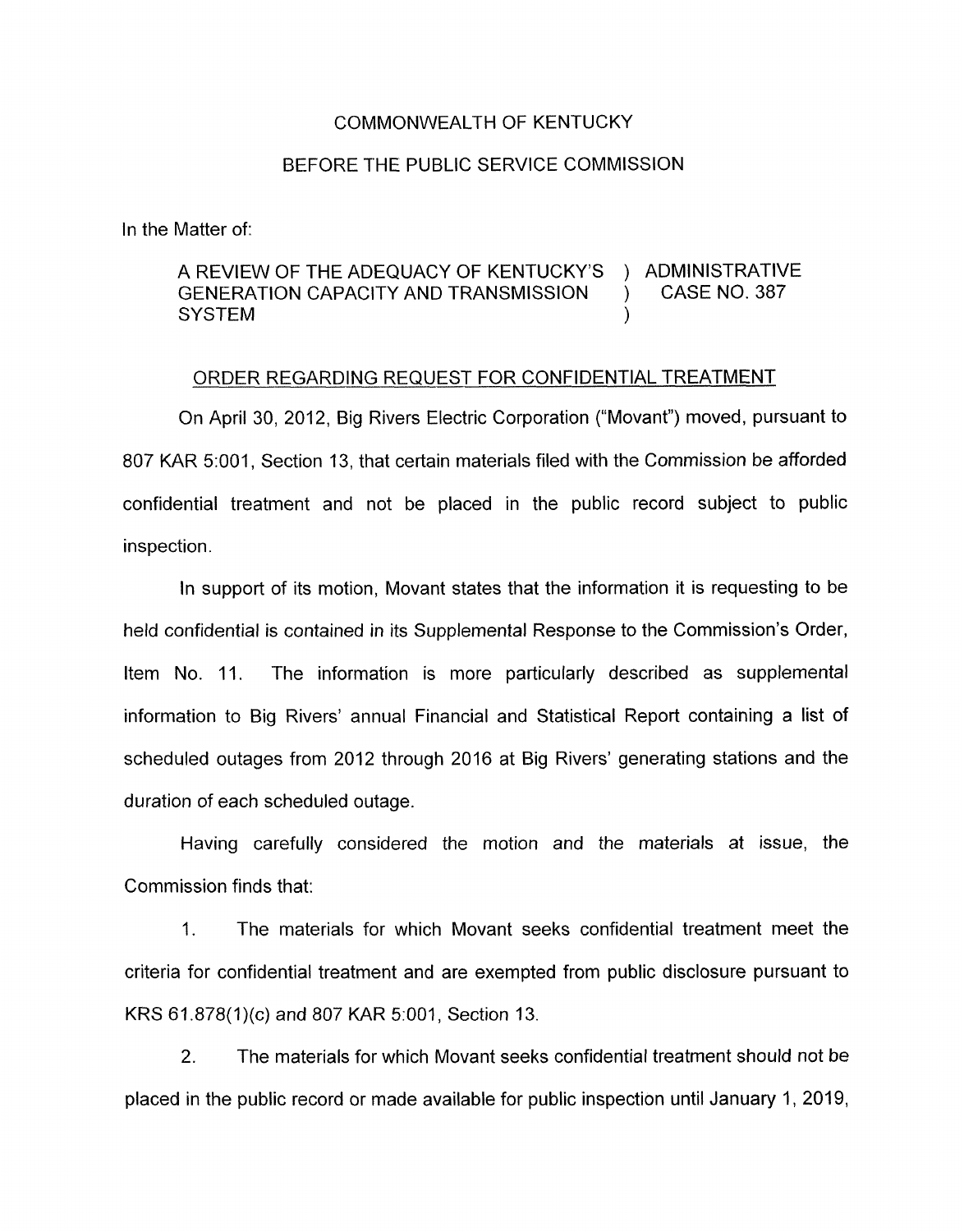that being a period of two years from the date of the last scheduled outage in 2016, at which time the materials will no longer qualify for the exemption pursuant to KRS 61.878(1)(c).

IT IS THEREFORE ORDERED that:

1. Movant's motion for confidential protection is hereby granted.

2. The materials for which Movant seeks confidential treatment shall not be placed in the public record nor made available for public inspection until January 1, 2019. At the end of this period, the materials shall be placed in the public record. The Movant may request that the materials continue to be treated as confidential, but must demonstrate that the materials still fall within the exclusions established in KRS 61.878.

**3.** If Movant objects to the time limits that the Commission has placed on the confidential treatment for the materials in question, it must seek either rehearing pursuant to KRS 278.400 or judicial review of this Order pursuant to KRS 278.410. Failure to exercise either of these statutory rights will be deemed as agreement with the Commission's determination of the period for which the materials are afforded confidential treatment and will require Movant to demonstrate a change in circumstances in any subsequent motion for continued confidential treatment of the materials in question after the end of the period set forth in ordering paragraph 2.

4. Use of the materials in question in this proceeding shall be in compliance with 807 KAR 5:001, Section 13(9).

5. Movant shall inform the Commission if the materials in question become publicly available or no longer qualify for confidential treatment.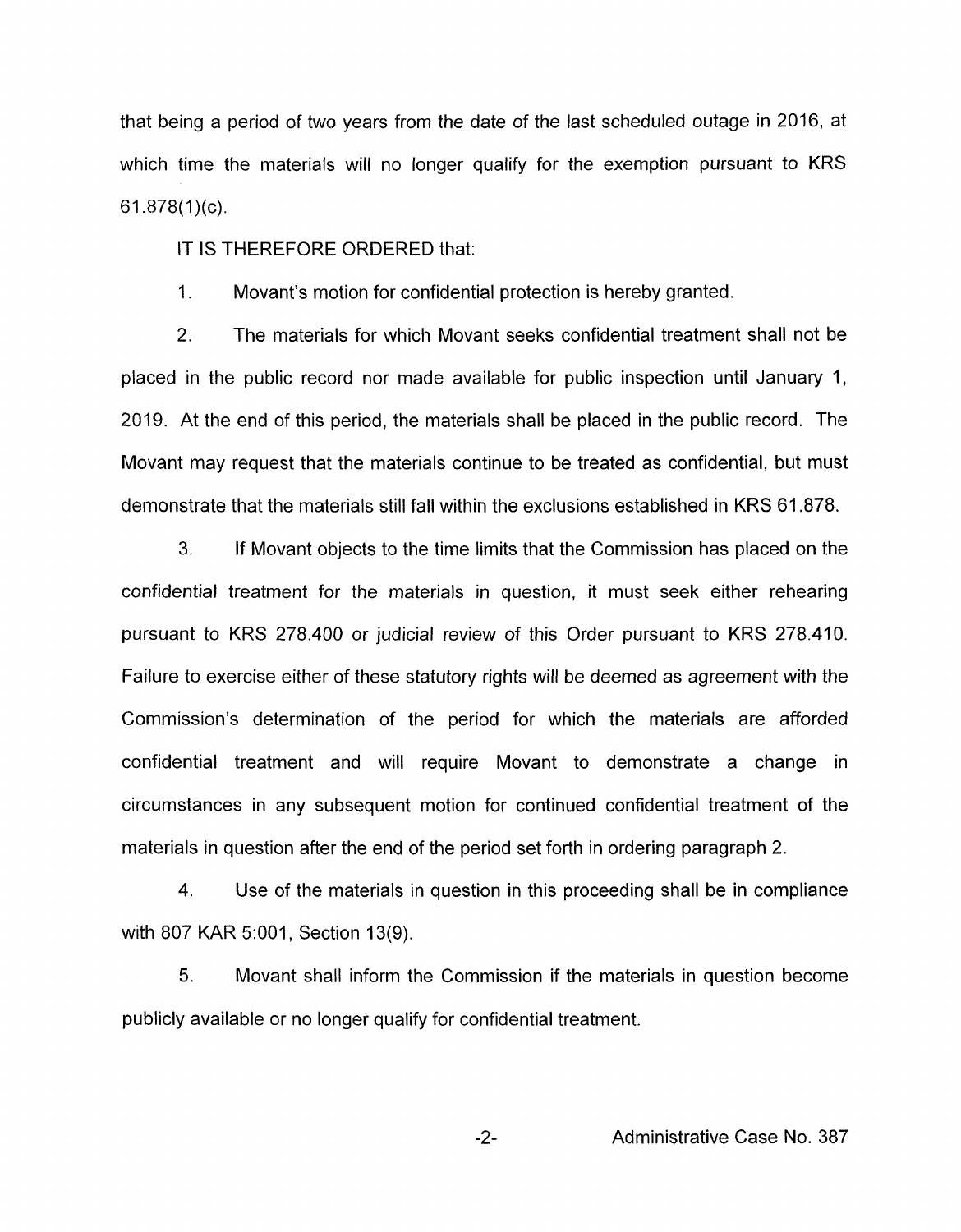6. If a non-party to this proceeding requests to inspect materials granted confidential treatment by this Order and the period during which the materials have been granted confidential treatment has not run, the Movant shall have 20 days from receipt of written notice of the request to demonstrate that the materials still fall within the exclusions from disclosure requirements established in KRS 61.878. If Movant is unable to make such demonstration, the requested materials shall be made available for inspection.

By the Commission

Ø **ENTERED MAY 2 8 2013 KENTUCKY PUBLIC** SERVICE COMMISSION

ATTEST: Executive Director

Administrative Case No. 387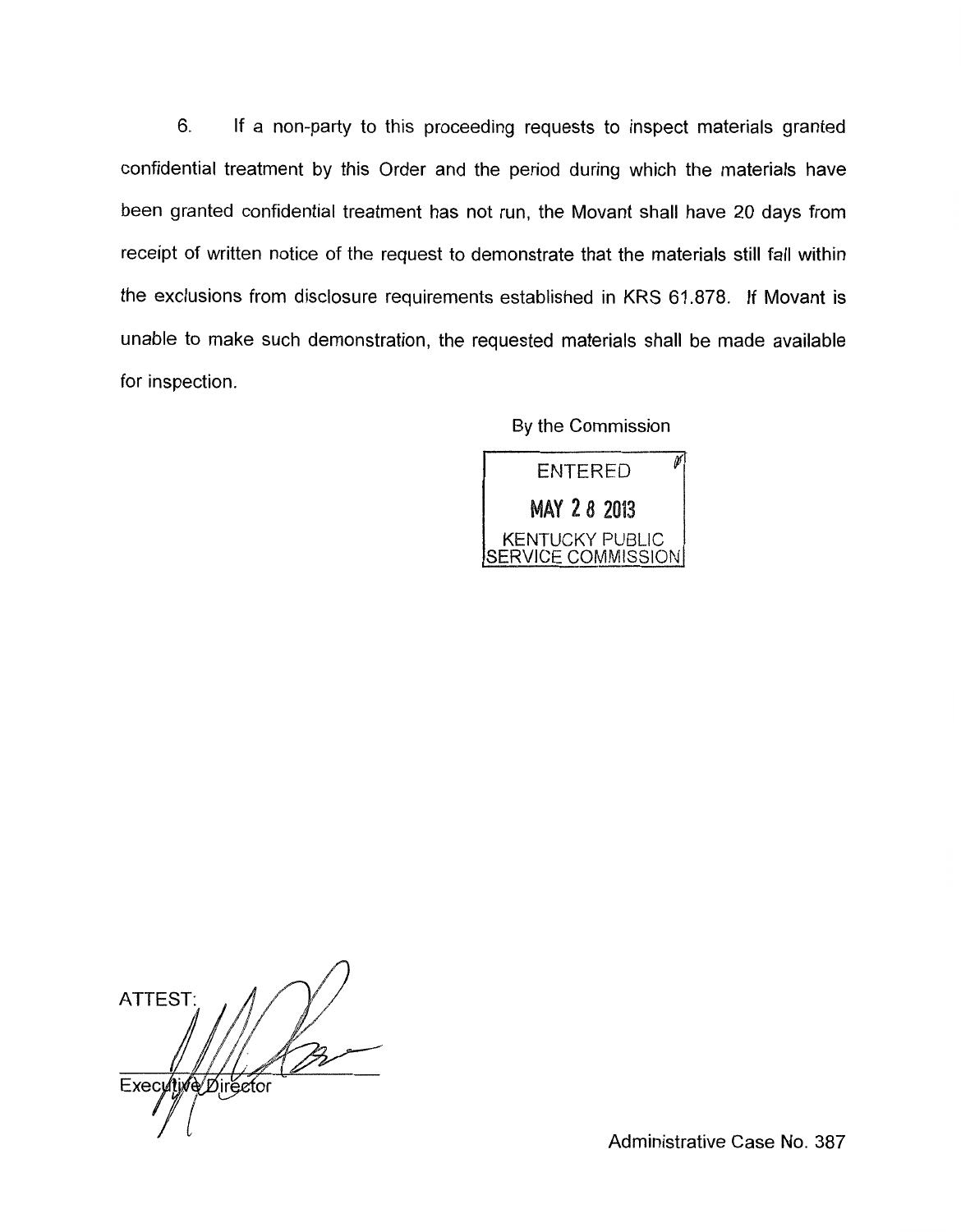Winfrey P Blackburn, Jr. Hertz Starks Building LLC 455 South Fourth St., Ste 230 Louisville, KENTUCKY 40202-2507

Honorable David F Boehm Attorney at Law Boehm, Kurtz & Lowry 36 East Seventh Street Suite 1510 Cincinnati, OHIO 45202

Stanley K Conn Director of Power Production Owensboro Municipal Utilities 2070 Tamarack Road P.O. Box 806 Owensboro, KENTUCKY 42301

Honorable John H Conway Attorney at Law Brickfield, Burchette, Ritts & Stone, P.C. 1025 Thomas Jefferson Street, N.W. 8th Floor, West Tower Washington, DISTRICT OF COLUMBIA 20007

Michael H Core President and CEO Big Rivers Electric Corporation 201 Third Street Henderson, KY 42419-0024

Honorable Kevin F Duffy Attorney at Law American Electric Power Service Corporation 1 Riverside Plaza, 29th Floor Post Office Box 16631 Columbus, OHIO 43216

Honorable John J Finnigan, Jr. Senior Counsel The Union Light, Heat and Power Company 139 East Fourth Street Cincinnati, OH 45202

James B Gainer VP,Federal Energy Policy Duke Energy P.O. Box 1006 526 S. Church Street Charlotte, NORTH CAROLINA 28201-1006

Honorable Dennis G Howard II Assistant Attorney General Office of the Attorney General Utility & Rate 1024 Capital Center Drive Suite 200 Frankfort, KENTUCKY 40601-8204

Honorable John N Hughes Attorney at Law 124 West Todd Street Frankfort, KENTUCKY 40601

Honorable William H Jones, Jr. Attorney at Law VanAntwerp, Monge, Jones & Edwards 1544 Winchester Avenue, 5th Floor P. O. Box 1111 Ashland, KENTUCKY 41105-1111

Honorable Frank N King, Jr. Attorney at Law Dorsey, King, Gray, Norment & Hopgood 318 Second Street Henderson, KENTUCKY 42420

Honorable Charles A Lile Senior Corporate Counsel East Kentucky Power Cooperative, Inc. 4775 Lexington Road P. O. Box 707 Winchester, KY 40392-0707

Mr. Robert L Madison 5407 Baywood Drive Louisville, KENTUCKY 40241-1318

Honorable James M Miller Attorney at Law Sullivan, Mountjoy, Stainback & Miller, PSC 100 St. Ann Street P.O. Box 727 Owensboro, KENTUCKY 42302-0727

Honorable Mark R Overstreet Attorney at Law Stites & Harbison 421 West Main Street P. O. Box 634 Frankfort, KENTUCKY 40602-0634

Honorable Patrick D Pace Kamuf, Yewell & Pace 221 West Second Street Owensboro, KENTUCKY 42303

Honorable Michael J Pahutski Attorney at Law Duke Energy Kentucky, Inc. 139 East 4th Street, R. 25 At II P. O. Box 960 Cincinnati, OH 45201

Roy M Palk President/CEO East Kentucky Power Cooperative, Inc. 4775 Lexington Road P. O. Box 707 Winchester, KY 40392-0707

Honorable Linda S Portasik Senior Corporate Attorney Kentucky Utilities Company 220 W. Main Street P. O. Box 32010 Louisville, KY 40202

Honorable Allyson K Sturgeon Senior Corporate Attorney LG&E and KU Energy LLC 220 West Main Street Louisville, KENTUCKY 40202